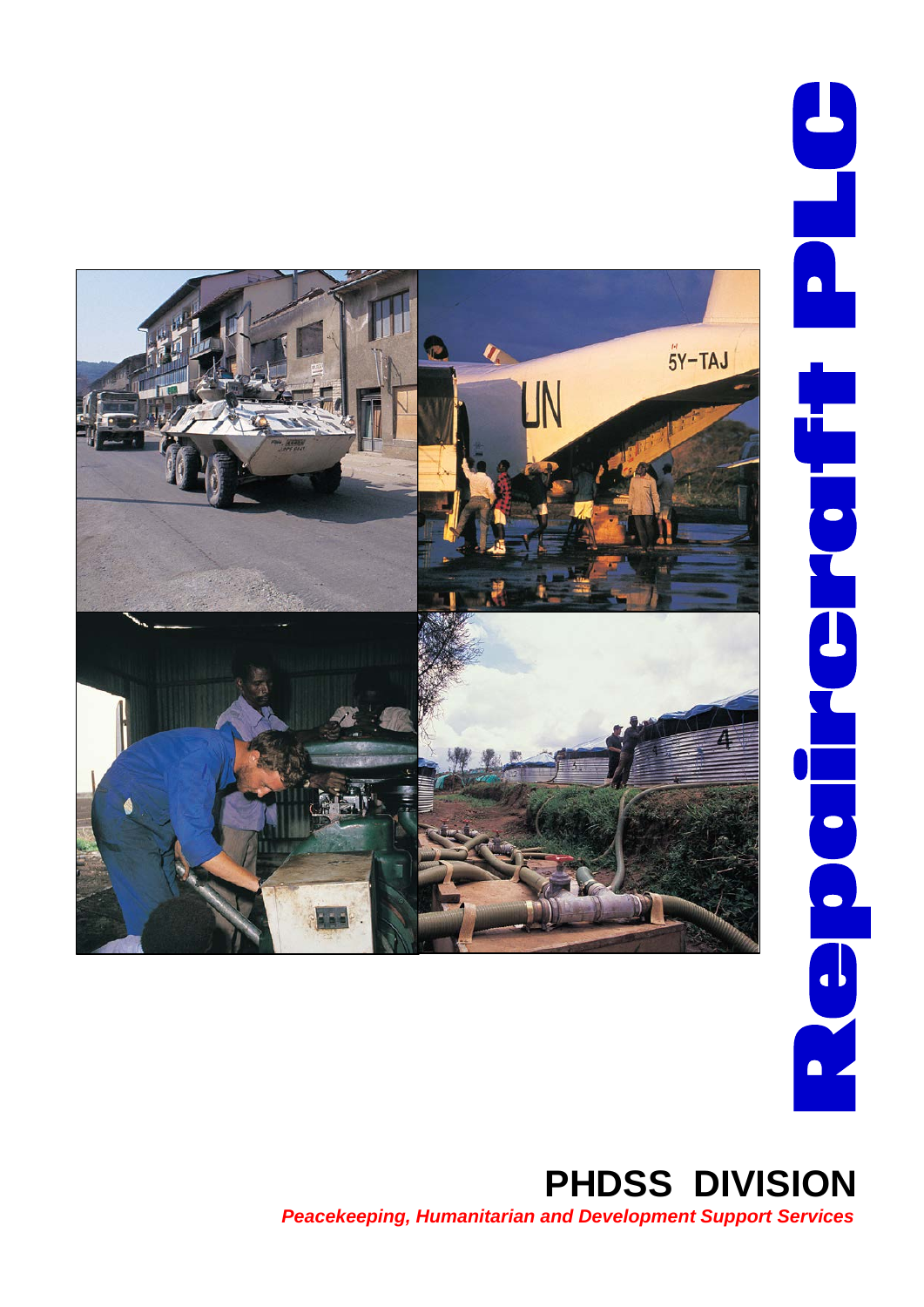### **COMPANY BACKGROUND**

Repaircraft PLC was established in 1949 and holds ISO 9001 Quality Assurance Approval.

The company now specialises in the procurement and logistic supply of goods and equipment for Peacekeeping, Humanitarian and Development organisations.

This service provides Development Agencies and NGO's with a highly cost effective service to outsource their supply chain requirements to a specialist Support Services organisation.

### **PEACEKEEPING SUPPORT**

Repaircraft PLC has long experience in the supply of material required by peacekeeping forces.

Support has been provided to UK/UN/SFOR/KFOR etc forces involved in numerous peacekeeping duties.

Additionally, post conflict mine clearance and demilitarisation personnel, equipment and training can be provided.





### **HUMANITARIAN AID**

Repaircraft PLC is able to respond to the most urgent requirements.

Relief supplies, tentage, water purification etc are sourced and delivered to the point of need with the minimum delay.



### **DEVELOPMENT ASSISTANCE**

In situations where continuing assistance is required in developing countries of the world Repaircraft PLC ensures that material most suitable to the customers needs is selected.

Ongoing support and training can also be provided to ensure continuing development.

Customers include Public Sector Utilities, Power Generation, Mining, Oil Exploration and Private Industry.

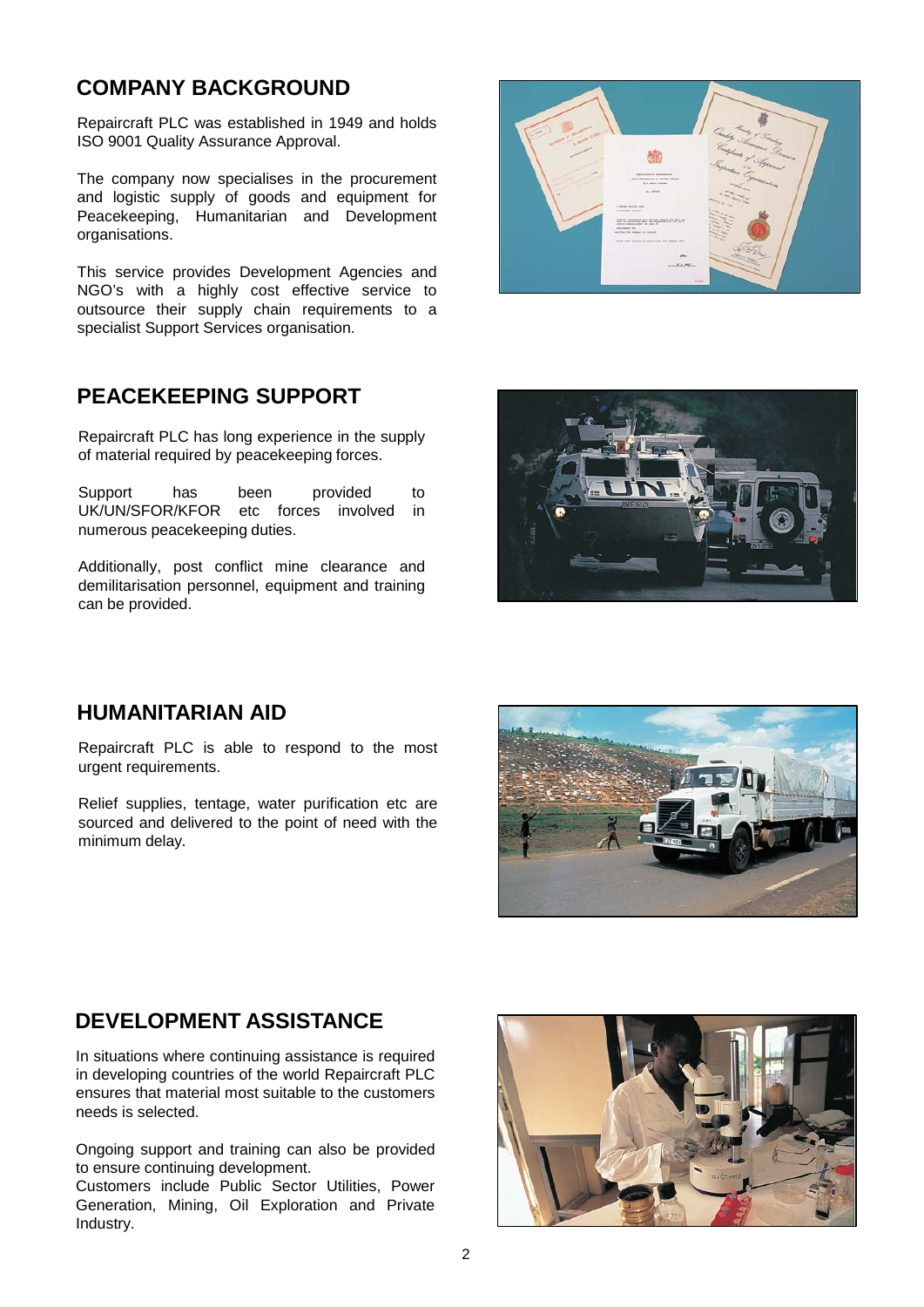### **CUSTOMER LIAISON**

Repaircraft PLC provide 24/7/365 support for all requirements.

Additionally Repaircraft PLC has a number of mission support managers available to visit UN/DFID/EU/NGO missions to discuss and plan requirements as necessary.

### **LOGISTICS ACTIVITIES**

Repaircraft PLC has an international network of procurement offices combined with a very comprehensive and sophisticated IT system that manages all aspects of the supply chain.

Technical definition, quality assurance, vendor selection, tendering, purchase orders, inspection, packing, shipping, payment terms and invoicing etc.



### **DELIVERY**

Packing, shipping and customs clearance.

Repaircraft PLC can also provide specialist expertise covering monitoring during transshipment, condition and damage surveys and pilferage reduction.



### **FIELD SUPPORT**

Through life product support and training.

For equipment support and rehabilitation, Repaircraft PLC provide spare parts identification and sourcing, repair schemes and field service technicians.

For long term sustainable maintenance, Repaircraft PLC can provide user training and simple maintenance schedules tailored to the maintainers linguistic, technical and logistic capabilities.